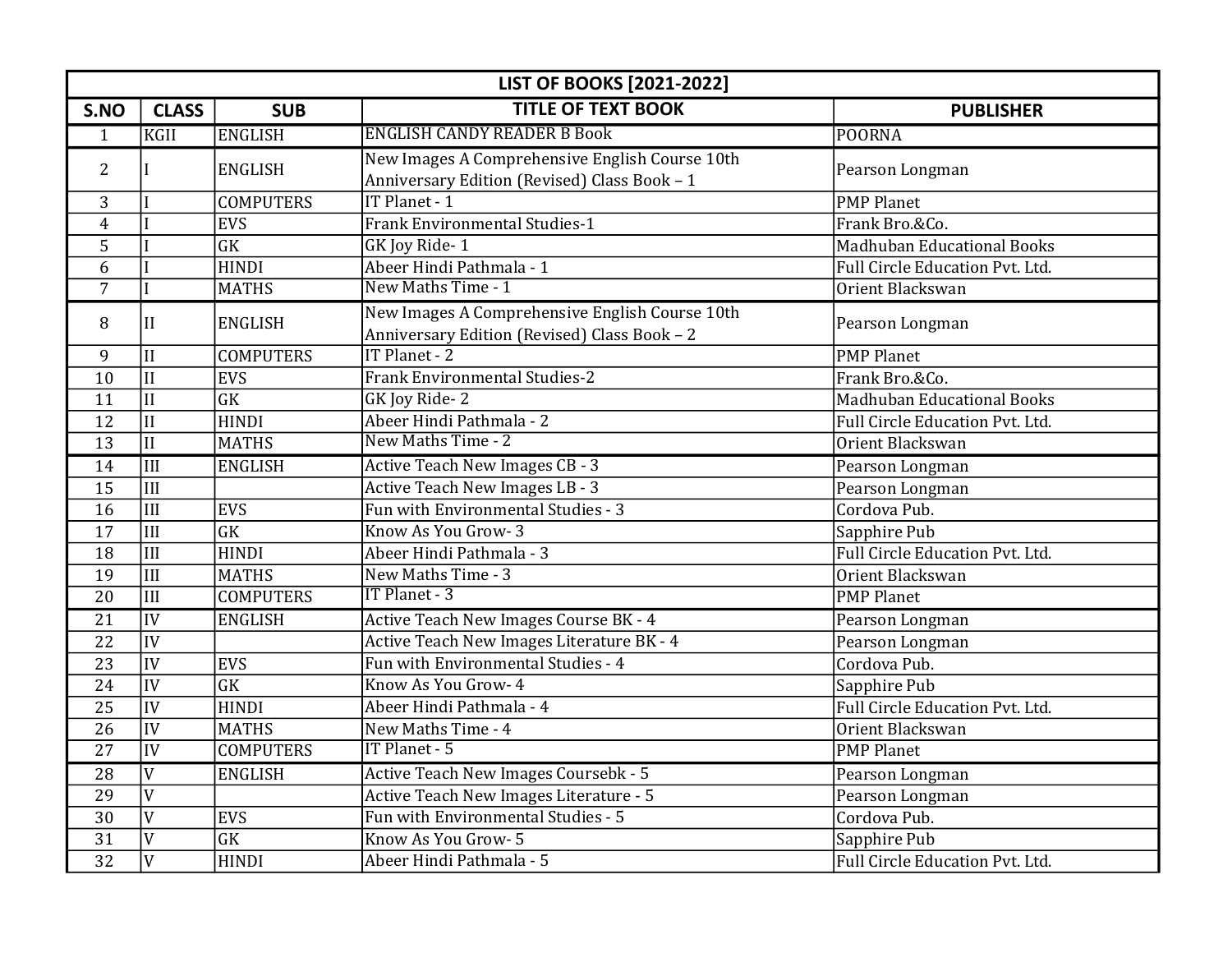| 33              | <sup>V</sup>            | <b>MATHS</b>      | New Maths Time - 5                        | Orient Blackswan     |
|-----------------|-------------------------|-------------------|-------------------------------------------|----------------------|
| 34              | $\overline{\rm v}$      | <b>COMPUTERS</b>  | IT Planet - 5                             | <b>PMP Planet</b>    |
| 35              | $\overline{\text{VI}}$  | <b>ENGLISH</b>    | New Images Next Course bk - 6             | Pearson              |
| $\overline{36}$ |                         |                   | New Images Next Literature bk - 6         | Pearson              |
| 37              | $\overline{\text{VI}}$  |                   | Great Fun with Grammar-6                  | Macmillan            |
| $\overline{38}$ | $\overline{VI}$         | $\overline{G.K.}$ | General Knowledge - 6                     | GOYAL                |
| 39              | VI                      | <b>HINDI</b>      | Vasant Bhag - I (Hindi 2nd lang)          | <b>NCERT</b>         |
| $\overline{40}$ | $\overline{VI}$         |                   | Madhukiran part-5 (Hindi 3rd language)    | Madhuban             |
| 41              | $\overline{VI}$         | <b>MATHS</b>      | Mathematics - 6                           | <b>NCERT</b>         |
| 42              | $\overline{VI}$         |                   | Progress in Mathematics - 6 (OPTIONAL)    | GOYAL                |
| 43              | $\overline{VI}$         | <b>ARABIC</b>     | Duroosul Lugathil Arabbiya - 2 (3rd lang) | Majlis               |
| 44              | $\overline{\text{VI}}$  | <b>FRENCH</b>     | Apprenons Le Francias - 1 (2nd lang)      | Saraswati            |
| 45              | $\overline{VI}$         |                   | Cahier D"Exercise - 1(2nd lang)           | Saraswati            |
| 46              | $\overline{VI}$         |                   | Apprenons Le Francias - 2(2nd lang)       | Saraswati            |
| 47              | $\overline{\text{VI}}$  |                   | Cahier D"Exercise - 2(2nd lang)           | Saraswati            |
| 48              | VI                      | MALAYALAM         | Malayala Padavali - 1(2nd lang)           | <b>DC Books</b>      |
| 49              | $\overline{\text{VI}}$  |                   | Malayala Padavali - 2 (2nd lang)          | <b>DC Books</b>      |
| 50              | $\overline{VI}$         |                   | Priya Malyalam - (3rd lang)               | <b>POORNA</b>        |
| $\overline{51}$ | $\overline{VI}$         | <b>SANSKRIT</b>   | Nai Deep Maneka - 6 (3rd lang)            | Saraswati            |
| 52              | $\overline{\text{VI}}$  | <b>SCIENCE</b>    | Science                                   | <b>NCERT</b>         |
| 53              | $\overline{VI}$         | SOC. SCI          | <b>Our Past - History</b>                 | <b>NCERT</b>         |
| 54              | $\overline{VI}$         |                   | The Earth Our Habitat                     | <b>NCERT</b>         |
| 55              | $\overline{VI}$         |                   | Social And Political Life                 | <b>NCERT</b>         |
| $\overline{56}$ | $\overline{\text{VI}}$  | <b>COMPUTERS</b>  | <b>IT PLANET-6</b>                        | <b>PM PUBLISHERS</b> |
| $\overline{57}$ | VII                     | <b>ENGLISH</b>    | New Images Next Course bk - 7             | Pearson              |
| 58              |                         |                   | New Images Next Literature bk - 7         | Pearson              |
| $\overline{59}$ | $\overline{\text{VII}}$ |                   | <b>Great Fun with Grammar-7</b>           | Macmillan            |
| 60              | VII                     | $\overline{G.K.}$ | General Knowledge - 7                     | GOYAL                |
| 61              | VII                     | <b>HINDI</b>      | Vasant Bhag - II                          | <b>NCERT</b>         |
| 62              | $\overline{\text{VII}}$ |                   | Nai Gulmohar part-7                       | <b>Full Circle</b>   |
| 63              | $\overline{\text{VII}}$ |                   | Madhukiran part -6 (Hindi 3rd language)   | Madhuban             |
| 64              | $\overline{\text{VII}}$ | <b>MATHS</b>      | Mathematics - 7                           | <b>NCERT</b>         |
| 65              | $\overline{\text{VII}}$ |                   | Progress in Mathematics - 7 (OPTIONAL)    | GOYAL                |
| 66              | $\overline{\text{VII}}$ | <b>ARABIC</b>     | Duroosul Lugathil Arabbiya - 3            | Majlis               |
| 67              | VII                     | <b>FRENCH</b>     | Apprenons Le Francias - 3                 | Saraswati            |
| 68              | $\overline{\text{VII}}$ |                   | Cahier D"Exercise - 3                     | Saraswati            |
| $\overline{69}$ | VII                     | MALAYALAM         | Malayala Padavali - 4                     | <b>DC Books</b>      |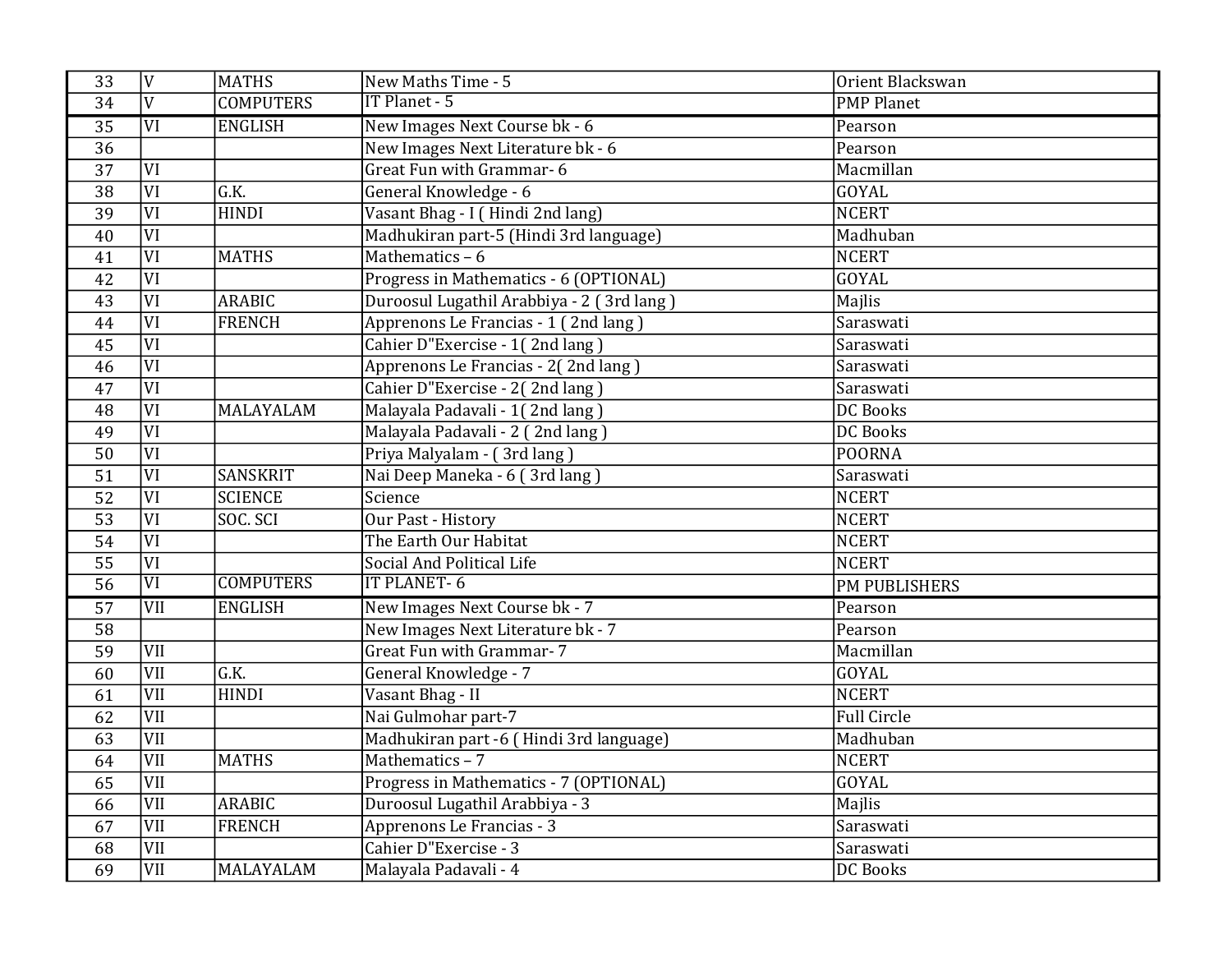| 70              | VII                     |                  | Priya Malyalam -3                       | <b>POORNA</b>        |
|-----------------|-------------------------|------------------|-----------------------------------------|----------------------|
| 71              | VII                     | SANSKRIT         | Nai Deep Maneka - 7 (3rd lang)          | Saraswati            |
| 72              | $\overline{\text{VII}}$ | <b>SCIENCE</b>   | Science                                 | <b>NCERT</b>         |
| 73              | VII                     | SOC. SCI         | Our Past II - History                   | <b>NCERT</b>         |
| 74              | $\overline{\text{VII}}$ |                  | Our Environment - Geography             | <b>NCERT</b>         |
| 75              | VII                     |                  | Social And Political Life - II          | <b>NCERT</b>         |
| $\overline{76}$ | $\overline{\text{VII}}$ | <b>COMPUTERS</b> | <b>IT PLANET - 7</b>                    | <b>PM PUBLISHERD</b> |
| 77              | <b>VIII</b>             | <b>ENGLISH</b>   | New Images Next Course bk - 8           | Pearson              |
| 78              |                         |                  | New Images Next Literature bk - 8       | Pearson              |
| 79              | <b>VIII</b>             |                  | Great Fun with Grammar-8                | Macmillan            |
| 80              | VIII                    | <b>HINDI</b>     | Vasant bhag 3 Hindi                     | <b>NCERT</b>         |
| 81              | <b>VIII</b>             |                  | Nai Gulmohar part-8                     | Full Circle          |
| 82              | VIII                    |                  | Madhukiran part -7 (Hindi 3rd language) | Mdhuban              |
| 83              | VIII                    | <b>MATHS</b>     | Mathematics - 8                         | <b>NCERT</b>         |
| 84              | <b>VIII</b>             |                  | Progress in Mathematics - 8 (OPTIONAL)  | <b>GOYAL</b>         |
| 85              | VIII                    | <b>ARABIC</b>    | Duroosul Lugathil Arabbiya - 4          | Majlis               |
| 86              | VIII                    | <b>FRENCH</b>    | Apprenons Le Francias - 4               | Saraswati            |
| 87              | VIII                    |                  | Cahier D"Exercise - 4                   | Saraswati            |
| 88              | <b>VIII</b>             | MALAYALAM        | Malayala Padavali - 7                   | <b>DC</b> Books      |
| 89              | VIII                    | <b>SANSKRIT</b>  | Nai Deep Maneka - 8 (3rd lang)          | Saraswati            |
| 90              | <b>VIII</b>             | <b>SCIENCE</b>   | <b>SCIENCE</b>                          | <b>NCERT</b>         |
| 91              | <b>VIII</b>             | SOC. SCI         | Our Past III Part I - History           | <b>NCERT</b>         |
| 92              | <b>VIII</b>             |                  | Our Past III Part II - History          | <b>NCERT</b>         |
| 93              | <b>VIII</b>             |                  | <b>Resourse And Develpoment</b>         | <b>NCERT</b>         |
| 94              | VIII                    |                  | Social And Political Life               | <b>NCERT</b>         |
| $\overline{95}$ | $\overline{\rm VIII}$   | <b>COMPUTERS</b> | <b>IT PLANET-8</b>                      | <b>PM PUBLISHERS</b> |
| 96              | $\overline{\text{IX}}$  | <b>ENGLISH</b>   | <b>Beehive - Text Book</b>              | <b>NCERT</b>         |
| 97              | $\overline{IX}$         |                  | <b>Moments - Supplementary Reader</b>   | <b>NCERT</b>         |
| 98              | $\overline{IX}$         |                  | Words & Expressions - Grammar Workbook  | <b>NCERT</b>         |
| 99              | $\overline{\text{IX}}$  | <b>HIND</b>      | Sanchiyan - I                           | <b>NCERT</b>         |
| 100             | $\overline{IX}$         |                  | Sparsh Pt I                             | <b>NCERT</b>         |
| 101             | $\overline{IX}$         |                  | Vyakran Parichay Course B               | <b>FULLMARK</b>      |
| 102             | $\overline{IX}$         | <b>MALAYLAM</b>  | Tejaswiyaya Vagmi                       | HC Publisher         |
| 103             | $\overline{IX}$         | <b>FRENCH</b>    | Entre Jeunes - I                        | <b>CBSE</b>          |
| 104             | $\overline{IX}$         | <b>MATHS</b>     | A MathsText Book for - IX               | <b>NCERT</b>         |
| 105             | $\overline{IX}$         | <b>SCIENCE</b>   | Science & Technology -IX                | <b>NCERT</b>         |
| 106             | $\overline{IX}$         |                  | Lab Manual Science Class - IX           | <b>FULLMARK</b>      |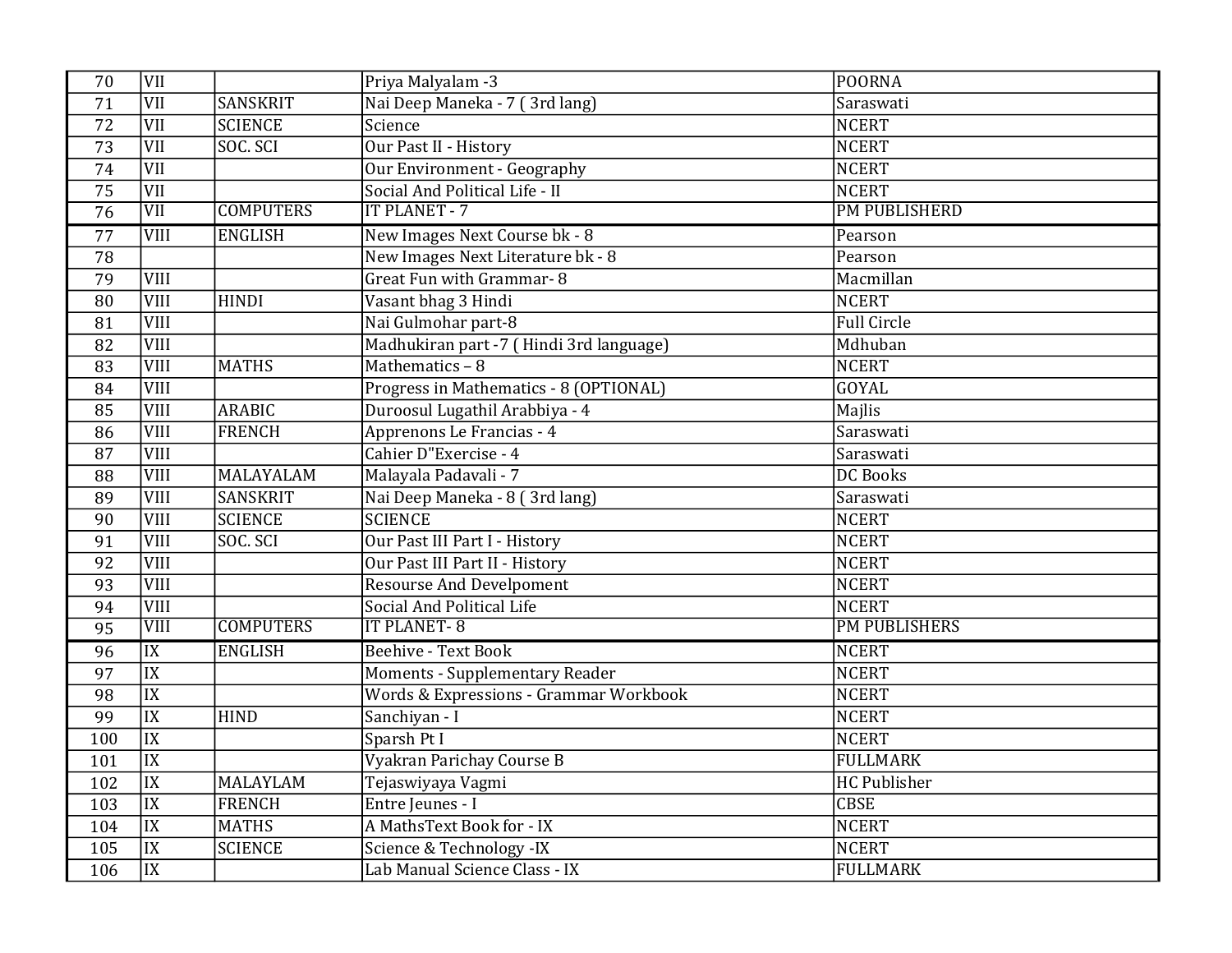| 107              | IX                      | SOC.SCI.             | India and The Contemporary World - I           | <b>NCERT</b>        |
|------------------|-------------------------|----------------------|------------------------------------------------|---------------------|
| 108              | $\overline{\text{IX}}$  |                      | Contemporary India - PART - I                  | <b>NCERT</b>        |
| 109              | IX                      |                      | Democratic Politics for IX - Part - I          | <b>NCERT</b>        |
| 110              | IX                      |                      | <b>Economics for IX</b>                        | <b>NCERT</b>        |
| 111              | $\overline{\mathrm{X}}$ | <b>ENGLISH</b>       | First Flight - Textbook                        | <b>NCERT</b>        |
| 112              | $\overline{X}$          |                      | Footprints without Feet- Supplementary Reader  | <b>NCERT</b>        |
| 113              | $\overline{X}$          | <b>FRENCH</b>        | Entre Jeunes - II                              | <b>CBSE</b>         |
| 114              | $\overline{X}$          | <b>HINDI</b>         | Sanchiyan - II                                 | <b>NCERT</b>        |
| 115              | $\overline{X}$          |                      | Sparsh - II                                    | <b>NCERT</b>        |
| 116              | $\overline{X}$          |                      | <b>VYAKRAN PARICHAY COURSE B</b>               | <b>FULLMARK</b>     |
| 117              | $\overline{\mathrm{X}}$ | MALAYALAM            | Chattampi Swamikal                             | <b>CURRENT</b>      |
| 118              | $\overline{X}$          | <b>MATHS</b>         | Mathematics textbook for X                     | <b>NCERT</b>        |
| 119              | $\overline{\mathrm{X}}$ |                      | Mathematics reference book for X               | <b>ARYA</b>         |
| 120              | $\overline{X}$          | <b>SCIENCE</b>       | Science & Technology Class - X                 | <b>NCERT</b>        |
| 121              | $\overline{X}$          |                      | Lab Manual Science Class - X                   | <b>FULLMARK</b>     |
| 122              | $\overline{X}$          | SOC: SCI             | India and The Contemporary World - II          | <b>NCERT</b>        |
| 123              | $\overline{X}$          |                      | Contemporary India - PART - II                 | <b>NCERT</b>        |
| 124              | $\overline{X}$          |                      | <b>Democratic Politics -II</b>                 | <b>NCERT</b>        |
| 125              | $\overline{\text{X}}$   |                      | <b>Understanding Economic Development - II</b> | <b>NCERT</b>        |
| $\overline{126}$ | <b>XI</b>               | <b>ENGLISH</b>       | Snapshot for XI                                | <b>NCERT</b>        |
| $\overline{127}$ | XI                      |                      | Hornbill for XI                                | <b>NCERT</b>        |
| 128              | XI                      | <b>PSYCHOLOGY</b>    | Psychology for XI                              | <b>NCERT</b>        |
|                  |                         | PHYSICAL             |                                                |                     |
| 129              | XI                      | <b>EDUCATION</b>     | PHYSICAL EDUCATION-XI                          | Ratna Sagar         |
| 130              | $\overline{X}$          | $\ast$               | PRACTICAL MANUAL PHYSICAL EDU. XI              | Ratna Sagar         |
| 131              | XI                      | <b>ENTRE</b>         | Entrepreunship - XI                            | <b>NCERT</b>        |
| 132              | XI                      | <b>MATHS</b>         | Maths for -XI                                  | <b>NCERT</b>        |
| 133              | XI                      | <b>APPLIED MATHS</b> | APPLIED MATHEMATICS FOR CLASS XI               | <b>CBSE</b>         |
| 134              | <b>XI</b>               | <b>BUS. STD</b>      | <b>Business Studies for XI</b>                 | <b>NCERT</b>        |
| 135              | XI                      | Accountancy          | Double Entry Book keeping                      | Sultanchand         |
| 136              | <b>XI</b>               | <b>ECONOMICS</b>     | Statistics for Economics & Intro to Micro Eco. | <b>NCERT</b>        |
| 137              | XI                      | COMP. SC.            | Computer. Science XI                           | <b>SUMITA ARORA</b> |
| 138              | XI                      |                      | <b>Informatics Practices-XI</b>                | <b>NCERT</b>        |
| 139              | XI                      | Engineering          | <b>Engineering Graphics</b>                    | <b>NCERT</b>        |
| 140              | <b>XI</b>               | PHYSICS              | Physics - I                                    | <b>NCERT</b>        |
| 141              | XI                      |                      | Physics - II                                   | <b>NCERT</b>        |
| 142              | XI                      | $\ast$               | Lab Skills Physics for - XI                    | LAXMI               |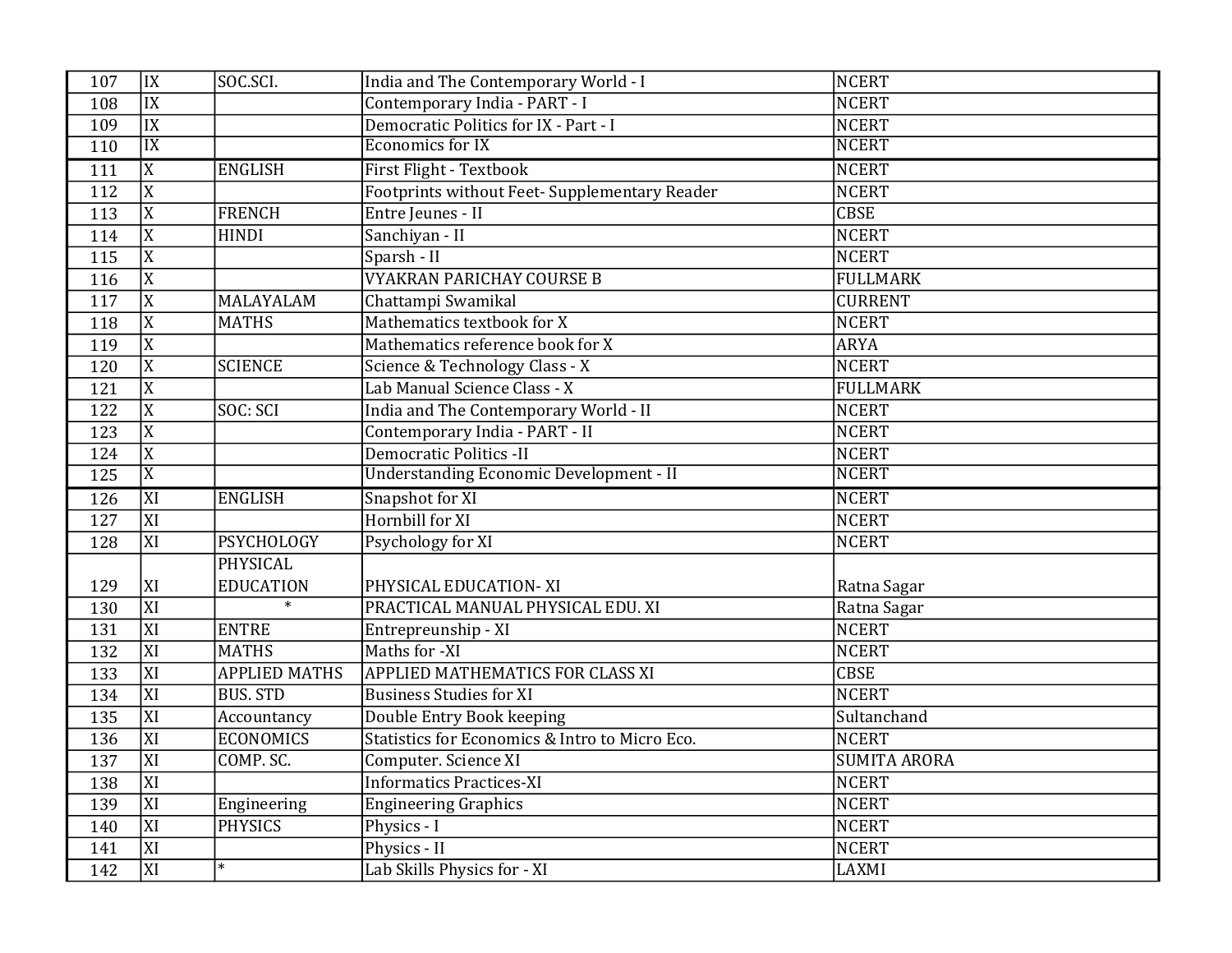| 143 | XI               | <b>CHEMISTRY</b>        | Chemistry - I                          | <b>NCERT</b> |
|-----|------------------|-------------------------|----------------------------------------|--------------|
| 144 | XI               |                         | Chemistry - II                         | <b>NCERT</b> |
| 145 | $\overline{XI}$  | $\ast$                  | Lab Skills Chemictry for - XI          | <b>LAXMI</b> |
| 146 | XI               | <b>BIOLOGY</b>          | <b>Biology for XI</b>                  | <b>NCERT</b> |
| 147 | $\overline{XI}$  |                         | Lab Skills Biology for - XI            | LAXMI        |
| 148 | $\overline{XI}$  | <b>MARKETING</b>        | <b>CBSE STUDY MATERIAL</b>             | <b>CBSE</b>  |
| 149 | XII              | English                 | Vistas for XII                         | <b>NCERT</b> |
| 150 | XII              |                         | Flamingo for XII                       | <b>NCERT</b> |
| 151 | XII              | <b>ENTRE</b>            | Entrepreunship - XII                   | <b>NCERT</b> |
| 152 | $\overline{XII}$ | Maths                   | Maths for XII - Part I                 | <b>NCERT</b> |
| 153 | XII              |                         | Maths for XII - Part II                | <b>NCERT</b> |
| 154 | <b>XII</b>       |                         | Maths for XII Reference Book           | <b>ARYA</b>  |
| 155 | XII              | <b>APPLIED MATHS</b>    | A TEXTBOOK OF APPLIED MATHEMATICS      | GOYAL        |
| 156 | XII              | Bus.Std.                | Principles & Functions of Management   | <b>NCERT</b> |
| 157 | XII              |                         | Finance & Marketing                    | <b>NCERT</b> |
| 158 | XII              | Accountancy             | Partnership & Co Accounts              | Sultanchand  |
| 159 | XII              |                         | <b>Analysis of Financial Statement</b> | Sultanchand  |
| 160 | XII              |                         | Double Entry Bookkeeping               | Sultanchand  |
| 161 | XII              | Economics               | <b>Indian Economic Development</b>     | <b>NCERT</b> |
| 162 | XII              |                         | <b>Introductory Macro-Eco. Theory</b>  | <b>NCERT</b> |
| 163 | XII              | <b>Computer Science</b> | Computer Science for XII               | Priti Arora  |
| 164 | XII              |                         | <b>Informatic Practices for XII</b>    | Priti Arora  |
| 165 | $\overline{XII}$ | <b>ENGINEERING</b>      | <b>ENGINEERING GRAPHICS</b>            | <b>NCERT</b> |
| 166 | XII              | Physics                 | Physics for XII Part I                 | <b>NCERT</b> |
| 167 | XII              |                         | Physics for XII Part II                | <b>NCERT</b> |
| 168 | XII              |                         | Physics Lab. Manual                    | LAXMI        |
| 169 | XII              | Chemistry               | Chemistry for XII - Part I             | <b>NCERT</b> |
| 170 | <b>XII</b>       |                         | <b>Chemistry for XII - Part II</b>     | <b>NCERT</b> |
| 171 | XII              |                         | Lab Skills Chemistry for XII           | LAXMI        |
| 172 | XII              | <b>Biology</b>          | <b>Biology for XII</b>                 | <b>NCERT</b> |
| 173 | XII              |                         | Lab Skills Biology for XII             | LAXMI        |
|     |                  |                         |                                        |              |
| 174 | XII              | <b>Computer Science</b> | Computer Science for XII               | Priti Arora  |
| 175 | <b>XII</b>       |                         | <b>Informatics Practices for XII</b>   | Priti Arora  |
| 176 | XII              | <b>PSYCHOLOGY</b>       | Psychology for XII                     | NCERT        |